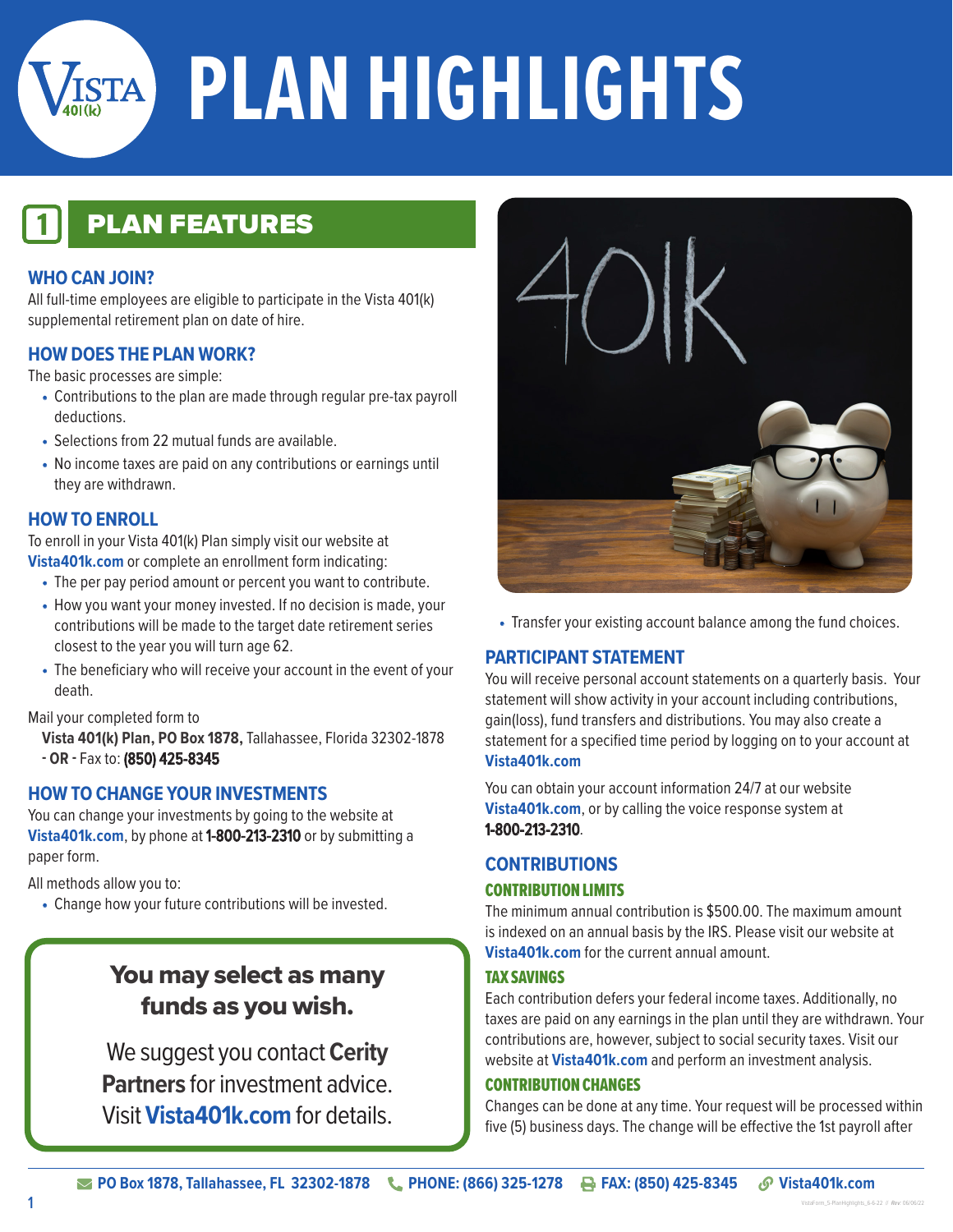# **PLAN DETAILS**

receipt by your employer's payroll office (changes can take up to two pay cycles).

#### **FEES AND EXPENSES**

Vista 401(k) Plan expenses are as follows:

- Wrap Fee .**00575** 
	- Overall management- a "wrap" fee of .00575 is assessed from your asset balances and paid to FBMC.
- Administration **\$1.00/month** 
	- Fee is assessed to participants no longer actively contributing to their 401(k) account.
- Mutual fund Fee **Varies**
	- There are investment fees that are different for each fund as described in their prospectus. A detailed summary is available at **Vista401k.com**.
- Fee for all distributions and loans **\$20**
- Front-end or loading charge **N/A**
- Surrender charge **N/A**
- Fees and/or restrictions on transferring plan assets between funds - **N/A**
- Other charges **N/A**

**NOTE:** some of these funds normally charge a percentage from contributions by individual investors. All of those charges have been waived by each fund for the Vista 401(k) Plan. Therefore, your contributions purchase shares at net asset value (nav).

#### **RESTRICTIONS ON PLAN DISTRIBUTIONS**

Your 401(k) account is a long-term investment, designed specifically for your retirement needs. Because of this, the IRS restricts when you can withdraw your money. You are able to withdraw your money when you reach age 59½, retire, terminate employment, become totally and permanently disabled, or have a financial hardship (see hardship withdrawal provisions). Federal law imposes these limitations.

#### **TAXES ON DISTRIBUTIONS**

You pay income taxes on your Vista 401(k) Plan contributions and your earnings when you withdraw them. If a check is written to you, your distribution will have 20% federal income tax withheld. If you want to avoid paying taxes on your withdrawal, you may do a direct rollover to an ira or to another qualified plan.

An additional 10% penalty tax will be imposed for distributions made before the age of 59½ except for the following circumstances:

- Distributions if you have reached age 55 and retired early.
- Hardship distributions.
- Distributions to an alternate payee under a qualified domestic relations order, issued by the court in the divorce or dissolution of marriage proceeding.
- Distributions made due to an employee's death or disability.
- A direct rollover to another qualified plan.
- Purchase of service credits for a defined benefit plan.

#### **LOANS**

Your 401(k) plan has a loan provision to give you access to your money. The following rules apply:

- You must have a minimum of \$2,000 in your account.
- You can borrow up to 50% of your account balance, with a maximum of \$50,000.
- The minimum loan amount is \$1,000.
- You have a choice of paying your loan back, with interest, in 1,2,3 or 4 years.
- You pay back your loan through equal payroll deductions.
- There are no penalties if you prepay your loan, but if you want to pay it off early, you must pay it off in one lump sum.
- You can only have one loan outstanding at a time.
- The interest rate will be 2% over the prime rate.
- Your total payment (principal and interest) will be deposited back into your account.
- There is a thirty (30) day waiting period after you repay a loan before you can take out a new loan.
- There is a \$85 fee for loan processing, which includes state of florida documentary stamp payment.

#### **HARDSHIP WITHDRAWAL PROVISIONS**

You must meet specific criteria to qualify for a financial hardship. The IRS allows the following six reasons for hardship withdrawal of your 401(k) funds. The withdrawal cannot exceed the cost of your hardship.

- Purchase of a primary residence (excluding mortgage payments).
- Tuition expenses and related educational fees for you or your dependent's next 12 months of post-secondary education.
- Expenses incurred by you or your dependents to obtain medical services.
- Payments to prevent eviction or foreclosure on your primary residence.
- Payments for burial or funeral expenses for the employee's deceased parent, spouse, children or dependents.
- Expenses for the repair of damage to the employee's principal residence that qualifies for the casualty deduction.

You must complete a hardship withdrawal application that details your financial situation and provide written documentation for all eligible expenses.

#### **ROLLOVERS**

You may rollover, on a tax-free exchange basis, funds from a previous employer's 401(a), 401(k), 403(b), 457 or ira plans into your 401(k) plan. For more information, call Vista 401(k) toll-free at: 1-866-325-1278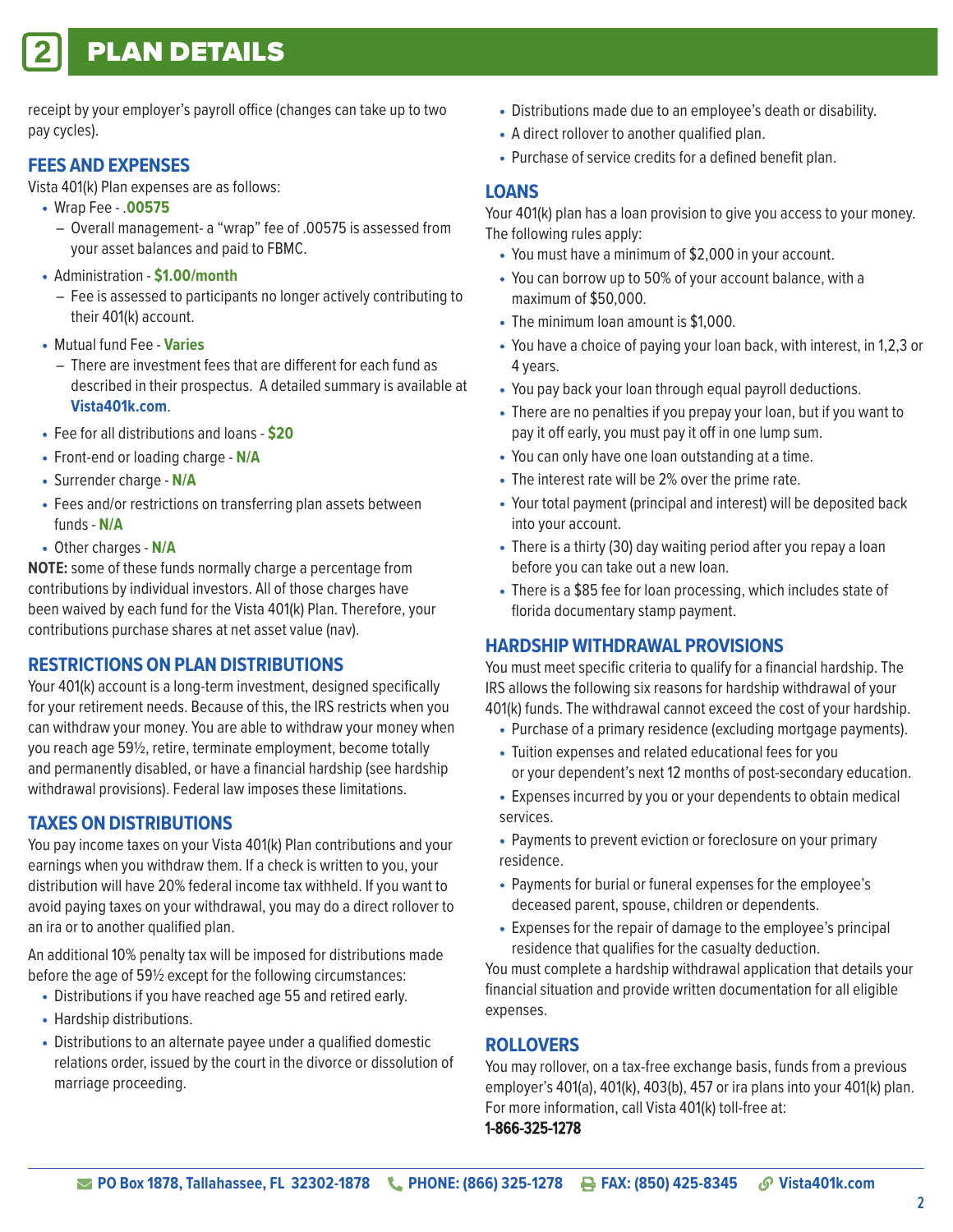## AMERICAN CENTURY INVESTMENTS

## **AIADX - Inflation Adjusted Bond**

The Fund seeks to provide total return and inflation protection consistent with investment in inflation-indexed securities. The fund invests at least 80% of its assets in inflation-adjusted debt securities which include inflation-indexed securities issued by the U.S. Treasury.

*Morningstar Category:*  Inflation-Protected Bond *Fund Inception Date:*  7/28/2017 *Benchmark Index:*  Barclays U.S. TIPS Index

## AMERICAN FUNDS

## **RERGX - EuroPacific Growth**

The fund's investment objective is to provide long-term growth of capital. The fund invests primarily in common stocks of issuers in Europe and the Pacific Basin that the investment adviser believes have the potential for growth. Growth stocks are stocks that the investment adviser

*Morningstar Category:*  Foreign Large Growth *Fund Inception Date:*  5/1/2009 *Benchmark Index:*  MSCI ACWI Ex USA Growth NR USD

believes have the potential for above-average capital appreciation.

## **Target Date Retirement Series**

Depending on the proximity to its target date the fund will seek to achieve the following objectives to varying degrees: growth, income, and conservation of capital. The fund will increasingly emphasize income and conservation of capital by investing a greater portion of

*Morningstar Category:*  Target Date *Fund Inception Date:*  Varies *Benchmark Index:*  Morningstar Mod Tgt Risk TR USD

its assets in bond, equity-income, and balanced funds as it approaches and passes its target date. In this way, the fund seeks to balance total return and stability over time.

|  |  |  | <b>RFTTX 2010 RFDTX 2025 RFGTX 2040 RFKTK 2055</b> |  |
|--|--|--|----------------------------------------------------|--|
|  |  |  | <b>RFJTX 2015 RFETX 2030 RFHTX 2045 RFUTX 2060</b> |  |
|  |  |  | <b>RRCTX 2020 RFFTX 2035 RFITX 2050 RFVTX 2065</b> |  |

**• A Prospectus and Fact Sheet for each** fund is available at **Vista401k.com** - OR - by contacting FBMC Retirement Services at **1-866-325-1278**.

# BLACKROCK

## **BIGLX - Blackrock U.S. Gov't Bond**

The Fund seeks to maximize total return, consistent with income generation and prudent investment management. The Fund invests at least 80% of its assets in bonds issued or guaranteed by the US government and its agencies. The Fund evaluates sectors of the bond market and individual securities within these sectors.

*Morningstar Category:*  Intermediate Government *Fund Inception Date:*  1/25/2018 – Share Class Inception *Benchmark Index:*  BBG U.S. Gov't/Mortgage Index

## FIDELITY INVESTMENTS

# **FSPSX - International Index**

Seeks to provide investment results that correspond to the total return of foreign stock markets. Normally investing at least 80% of assets in common stocks included in the Morgan Stanley Capital International Europe, Australasia, Far

*Morningstar Category:*  Large Blend *Fund Inception Date:*  9/8/2011 *Benchmark Index:*  MSCI EAFE

East Index, which represents the performance of foreign stock markets.

# JP MORGAN

## **OIEJX - Equity Income**

The Fund seeks current income through regular payment of dividends with the secondary goal of capital appreciation. The Fund invests 80% of its net assets in the equity securities of corporations that regularly pay dividends, including

*Morningstar Category:*  Large Value *Fund Inception Date:*  1/31/2012

*Benchmark Index:*  S&P 500 Index

common stocks and debt securities and preferred stock convertible to common stock.

## LORD ABBOTT

## **LTRHX - Total Return**

 The Fund seeks a high total return by investing primarily in U.S. Government, mortgage-backed, and investment grade debt securities. The Fund's duration will be within two years of the Barclays Capital Aggregate Bond Index duration.

*Morningstar Category:*  Intermediate Core-Plus Bond

*Fund Inception Date:*  6/30/2015

*Benchmark Index:*  Bloomberg U.S. Agg Bond TR USD